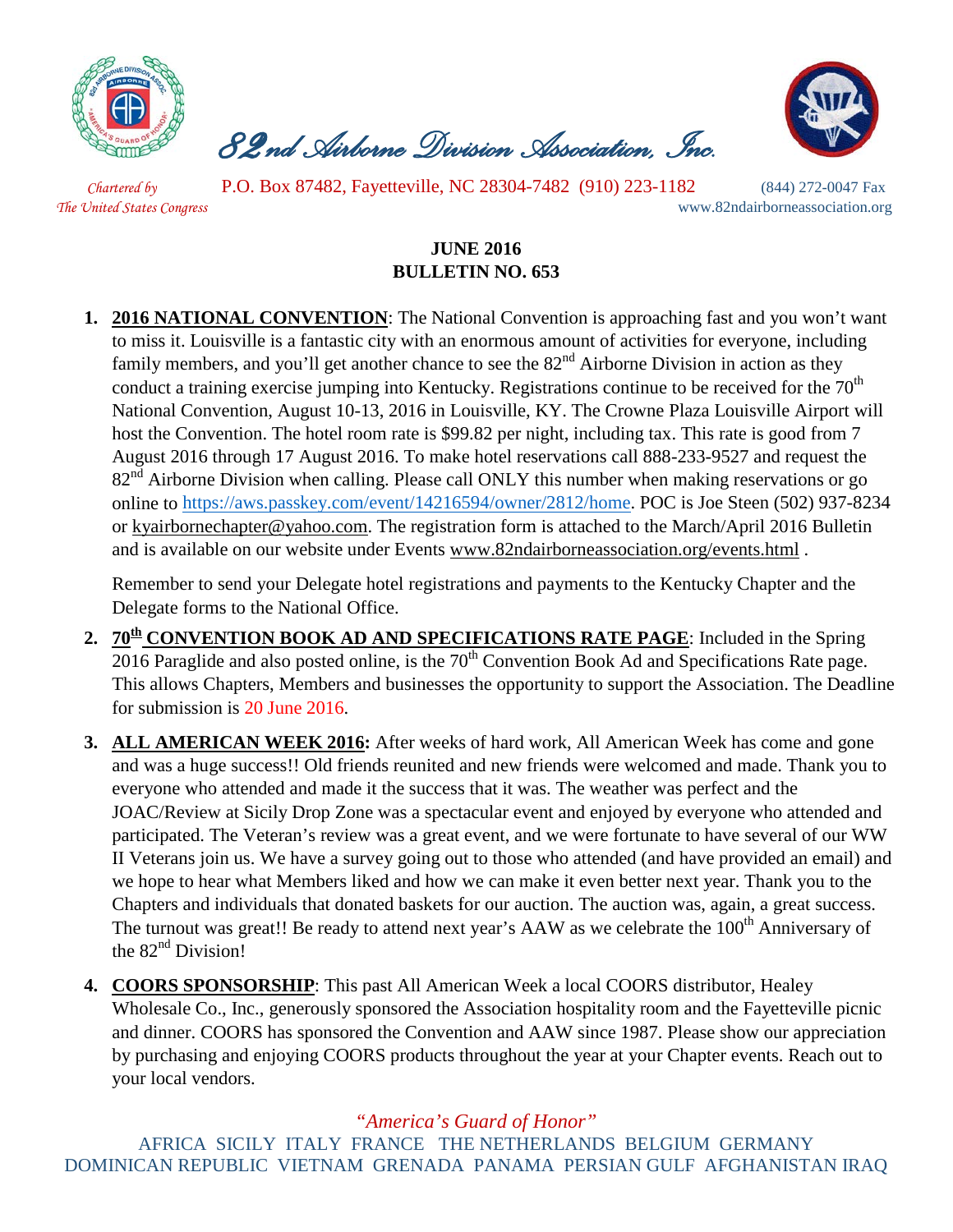



- **5. ASSOCIATION SUSPENSES/DEADLINES:** Please note the following Association deadlines (all information should be sent to Executive Director Bill Bauer, unless otherwise noted):
	- a. Changes to By-Laws: Proposed changes and/or amendments to Chapter or Association By-Laws should be submitted in letter form and signed by the Chapter Chairperson. Changes are *due 29 July 2016*.
	- b. National Director Nominations: Nominations are due *1 July 2016*.

The Active 82d Airborne Division Chapters elect their Military Directors and the 82d Airborne Division Commander will appoint the Division Department of Defense Liaison. This year six (6) Veteran Directors will bel elected at the Convention and the following Veteran Directors will be leaving office (\* indicates that the Director is eligible for nomination for a second 2-year term):

| *Steve Copening | *Justin Holmes | *Larry Slavicek |
|-----------------|----------------|-----------------|
| *Joe Steen      | Randy Glancy   | Michael Briseno |

## **6. WITHIN THE DIVISION AND FORT BRAGG**:

- a. On 31 May, farewell was said to the Division Chaplain, LTC Brad Baumann and the incoming Chaplain, LTC James Griffin was welcomed. Congratulations to LTC Griffin and best wished to LTC Baumann on his next assignment.
- b. On 29 May, Paratroopers from across Division showed the fans at the CocaCola 600 how awesome the  $82<sup>nd</sup>$  is! Our men and women participated in pre-race activities including the Blackhawk and fast-rope demonstration with the  $82<sup>nd</sup>$  Combat Aviation Brigade.

Please visit the following 82d Airborne Division websites<http://www.dvidshub.net/image> and <http://www.bragg.army.mil/82ND/Pages/default.aspx> to find out more about these articles and what is happening within the Division. Also, don't forget to check out the Division's Facebook page https://www.facebook.com/82ndAirborneDivision/?fref=ts.

- **7. E-NEWS BULLETIN**: Please subscribe to the E-News Bulletin, sponsored by MultiView and updated weekly, to find out more about what is going on within the Division by going to the Association's webpage 'What's New'. We will also now be posting Association Articles and information on this site, too include our monthly bulletin, in an effort to reach more members with information about the Association. No purchase is necessary! Please support the Association by subscribing today!
- **8. ASSOCIATION EDUCATION FUND**: One of the biggest benefits of being a LIFE member of the Association is the availability for Members and dependents who meet the following criteria to receive scholarships:
	- a. Dependents of Association LIFE members or Former  $82<sup>nd</sup>$  Paratroopers with 2 or less enlistments.
	- b. Former 82<sup>nd</sup> Paratroopers *must* apply within 2 years of discharge and be a LIFE member.

*"America's Guard of Honor"*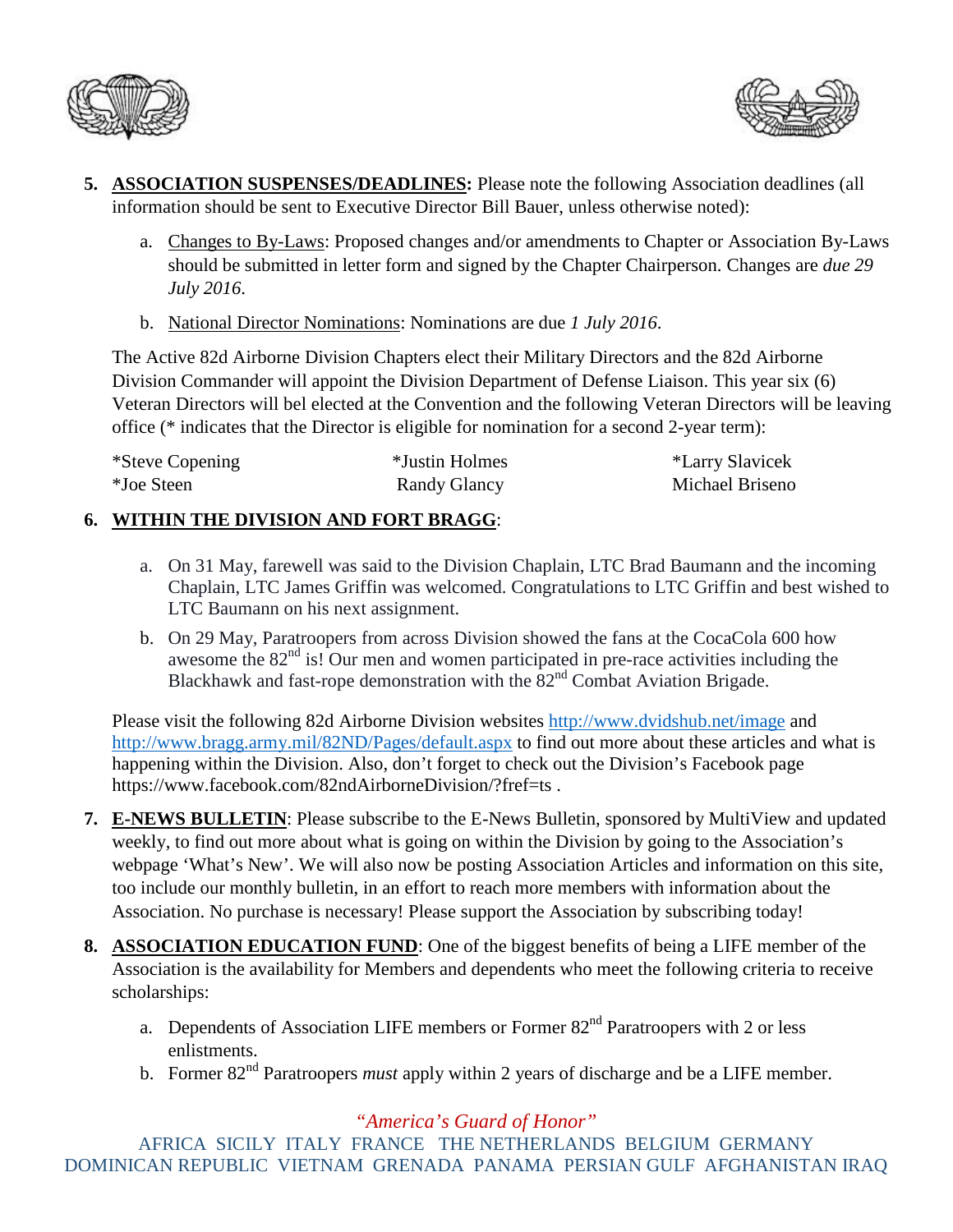



- c. Must be enrolled in a Baccalaureate program at an accredited College or University.
- d. Applications must be completed and submitted annually.

Applications and additional information are available online under Quick Links/Education Fund and should be mailed PO Box 87482, Fayetteville, NC 29304-7482. This information is also listed on the bottom of the application. All questions should be directed to Allen Schoppe, Treasurer for the Fund. Applications must be mailed and *received* no later than 1 November 2016!

When making donations to the Education Fund, remember that the Fund is an IRS 501(c)3 entity and all donations are tax deductible. Donations should be mailed to the same address as the applications.

- **9. SUMMER PARAGLIDE**: The deadline for submissions to the Summer 2015 Paraglide is June 30, 2015. Please be sure to send your submissions to Holmesteads at: [paraglide@holmesteads.com.](mailto:paraglide@holmesteads.com) All submissions should be digitized.
- **10. MEMBERSHIP STATISTICS:** The deadline for membership to count toward the Chapter Convention Award is 1 July 2016. This allows National time to process membership of all Chapters and then complete the membership certificates and order the necessary awards for Convention presentation in Orlando, FL.
- **11. ASSOCIATION 501(c)19 DESIGNATION UPDATE**: The paperwork for our 501(c)19 request has been sent to the IRS and we are hoping to hear something back from them soon. This will be a fantastic step forward for the Association and will benefit all the Chapters.
- **12. DONATIONS TO GENERAL FUND**: The Association continues to request your donations to the General Fund. If every member were to donate \$10.00 to the Association, our current financial problems would be solved and we would better be able to support the 82<sup>nd</sup> Airborne Division needs and the Airborne community. We are our proud community of current and Veteran Troopers and look forward to providing the best support possible to the needs of our 82<sup>nd</sup> Troopers. Please help us to help them. Donations can be mailed to the National office or made by clicking on the Donate tab found on our website. Thank you for your support.
- **13. WOUNDED WARRIOR CONTRIBUTIONS**: Thank you for your continuing support of the Wounded Warrior Fund. The Association's Wounded Warrior Fund is an IRS 501(c)3 entity and all contributions are tax deductible. This year your generous donations were be used bring Wounded Warriors to All American Week and will bring Wounded Warriors to our Annual Convention in Louisville, Kentucky. Please continue to mail contributions to: 82d Abn Div Association Wounded Warrior Fund, PO Box 87482, Fayetteville, NC 28304.
- **14. ASSOCIATION UPCOMING EVENTS**: Please announce the following upcoming regional events at Chapter meetings, via the Chapter newsletter and website. Registration and information on these events were published in the Paraglide and also on the Association's website at the Events link

## *"America's Guard of Honor"*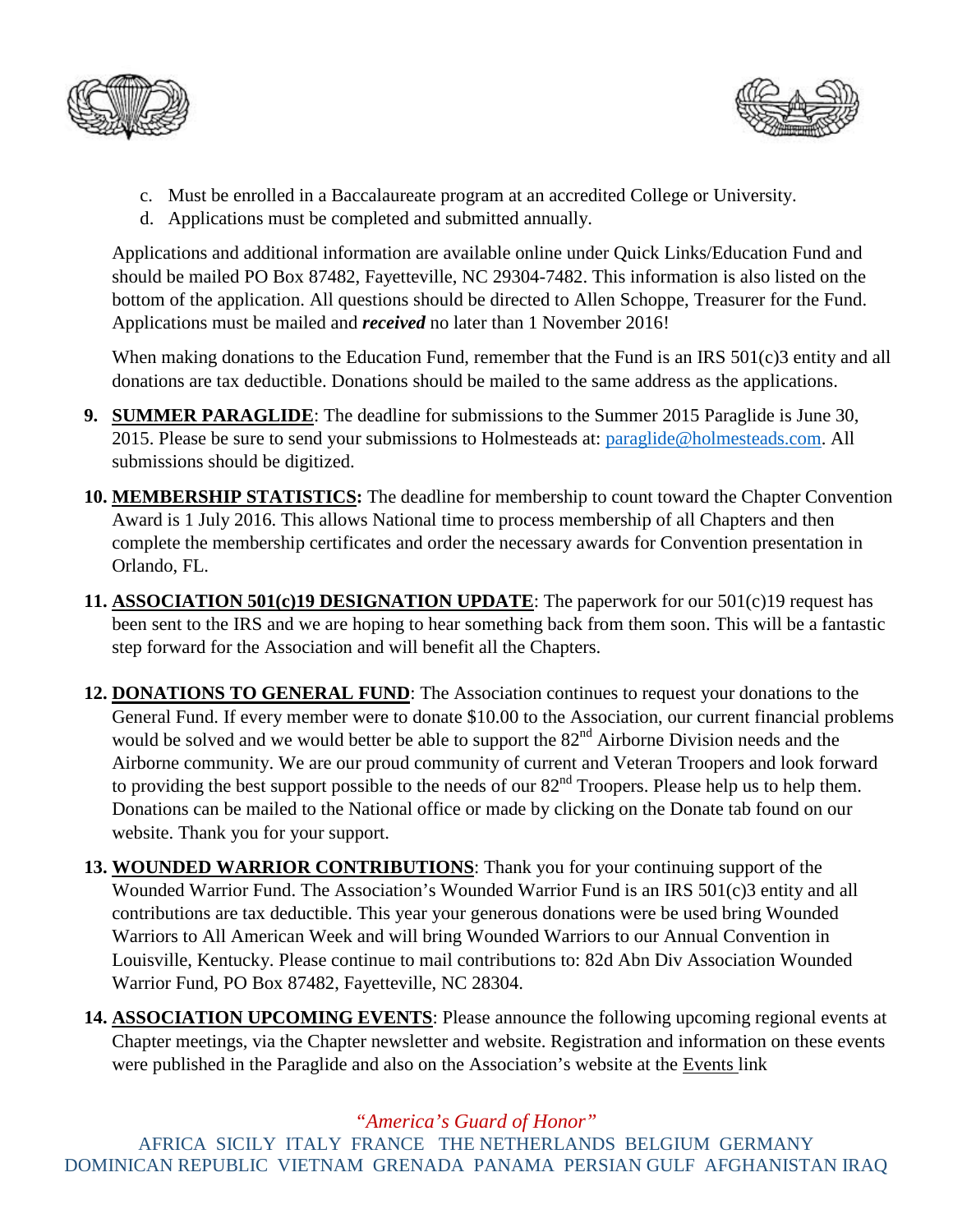



[www.82ndairborneassociation.org/events.html.](http://www.82ndairborneassociation.org/events.html) Remember, all Chapter events can be listed here in the bulletin and on our website. Let us help you to get the word out.

a.  $54<sup>th</sup>$  All Ohio Days, 6-8 October 2016 is at Miamisburg, OH and is hosted by the GEN M B Ridgway Chapter. POC is Treasurer Dan Lee 859-371-1001. The host hotel is Double Tree Suites 937-531-5004.

*Please be sure to notify National of upcoming events so that we can let our Membership know!*

- **15. ONLINE CHAPTER MEMBERSHIP APPLICATIONS**: The Association's website will soon have the ability for Chapters to submit all their membership forms via the online membership page, and the ability to pay online through PayPal or send in a check through the mail. Any applications received online will not be completed until payment has arrived at the National Office. We are working out the details to ensure the process will be as smooth and painless as possible, and we will send out an email to all the Chapters on how it will work once it is completed. Chapters can still send memberships through the mail if they wish, but this will allow Chapters who wish to submit online the ability to do so.
- **16. 2nd ANNUAL ASSOCIATION 50/50 RAFFLE**: Please continue to promote our second Annual 50/50 raffle so that we can make it even more successful than last year's raffle. The drawing will be held on Saturday, 13 August 2016 during the Airborne Heritage Banquet during our 70<sup>th</sup> National Convention. Tickets can be found on our website and in the Paraglide. You do not have to be present to win so send in those tickets.
- **17. FACEBOOK PAGE**: 'Like Us' at [https://www.facebook.com/82nd-Airborne-Division-Association-](https://www.facebook.com/82nd-Airborne-Division-Association-675341502555480)[675341502555480.](https://www.facebook.com/82nd-Airborne-Division-Association-675341502555480) *This is the ONLY official Facebook page of the Association. We have no affiliation with any other sites that are using the Association's name!* You will not see a lot of advertising on our Facebook page, nor do we allow profanity or bad conduct. We would love to receive pictures from the Chapters of events that they have hosted to share with our members on this page, and will post more Association photos of things going on at the National office, and within the 82<sup>nd</sup> Airborne Division! If you want good information about what's going on in our Association this is the place to find it. Hope to see you there.
- **18. THANK YOU**: I want to thank all the Members who attended this year's AAW and helped to make it the huge success it was. We enjoyed seeing all our Veteran friends and sharing all the spectacular events the Division planned for us. Thank you for all the great ideas you passed to us and the fun of sharing stories with you. You are a great bunch of people and we always enjoy your company.

Also, thank you again to all the Chapters for working so hard to make our Association the great organization it is. I hope together we can make it an even better organization that truly makes a difference to our Active Duty Troopers, Wounded Warriors, and all their Families. AATW!

*"America's Guard of Honor"*